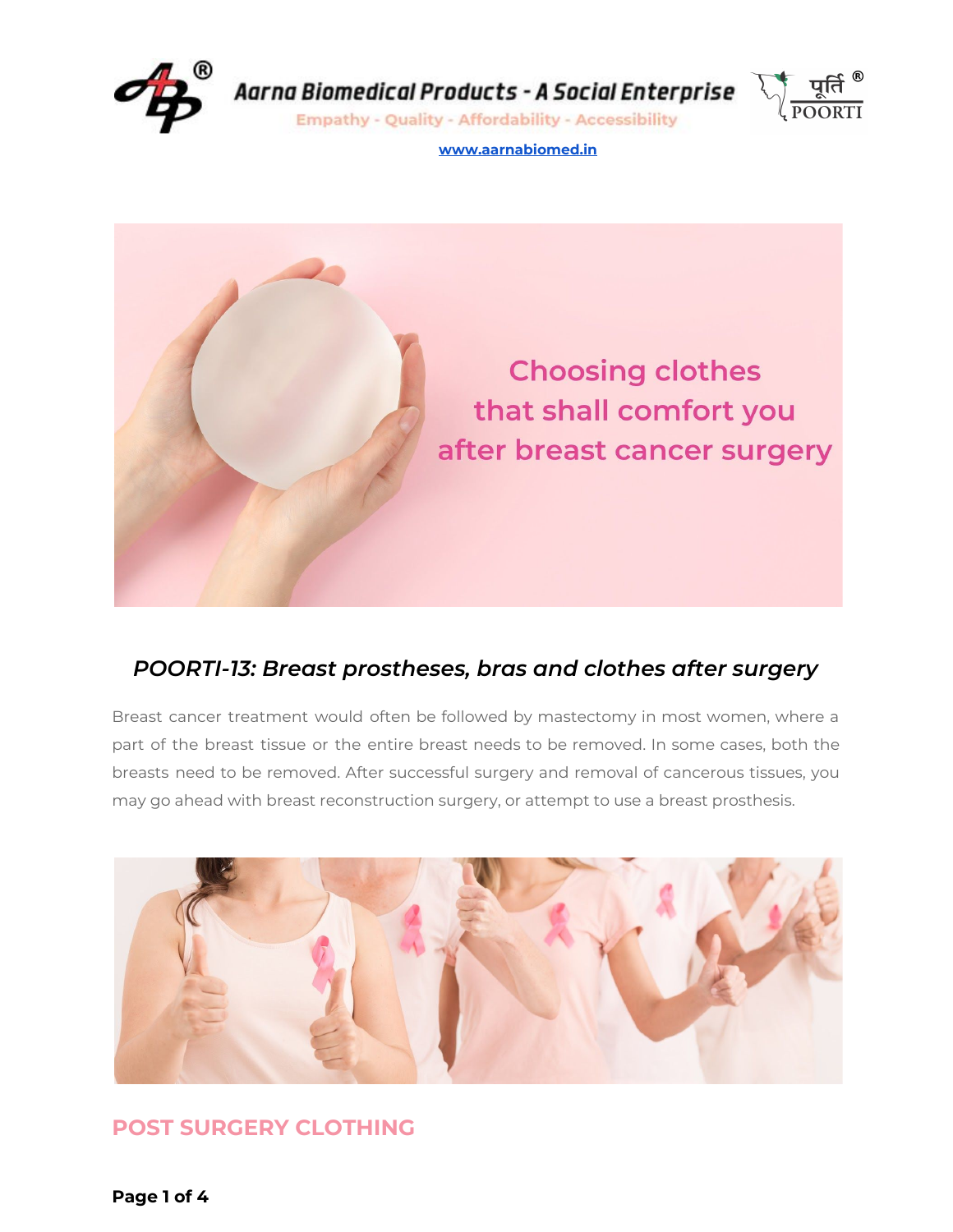

### **[www.aarnabiomed.in](http://www.aarnabiomed.in/)**

Immediately after the surgery, your chest and armpits area might feel extremely sensitive. So, for the first few weeks after surgery, you should try to avoid brassiere and wear loose fitted cotton clothes.

If you have not chosen immediate breast reconstruction after mastectomy, you shall be recommended a soft cotton fabric based prosthesis by your breast cancer care nurse.

You can choose to wear a brassiere once your chest area has healed and scars have reduced.



## **POST MASTECTOMY BRASSIERES**

In the first year of surgery, choose a brassiere which is:

- Soft seams
- Not underwired
- Full cups
- Fully adjustable straps
- Minimal detailing

It can take up a year from the completion of surgery for the scars to head, nerves to repair and any skin irritations happening due to radiotherapy to settle down.

There might be weight changes in your body during this time of recovery. Thus, your brassiere size and clothes size may frequently vary during this time.

Choose brassieres that have high cotton composition. This will help your skin breathe and you would be comfortable in case you experience hot flushes.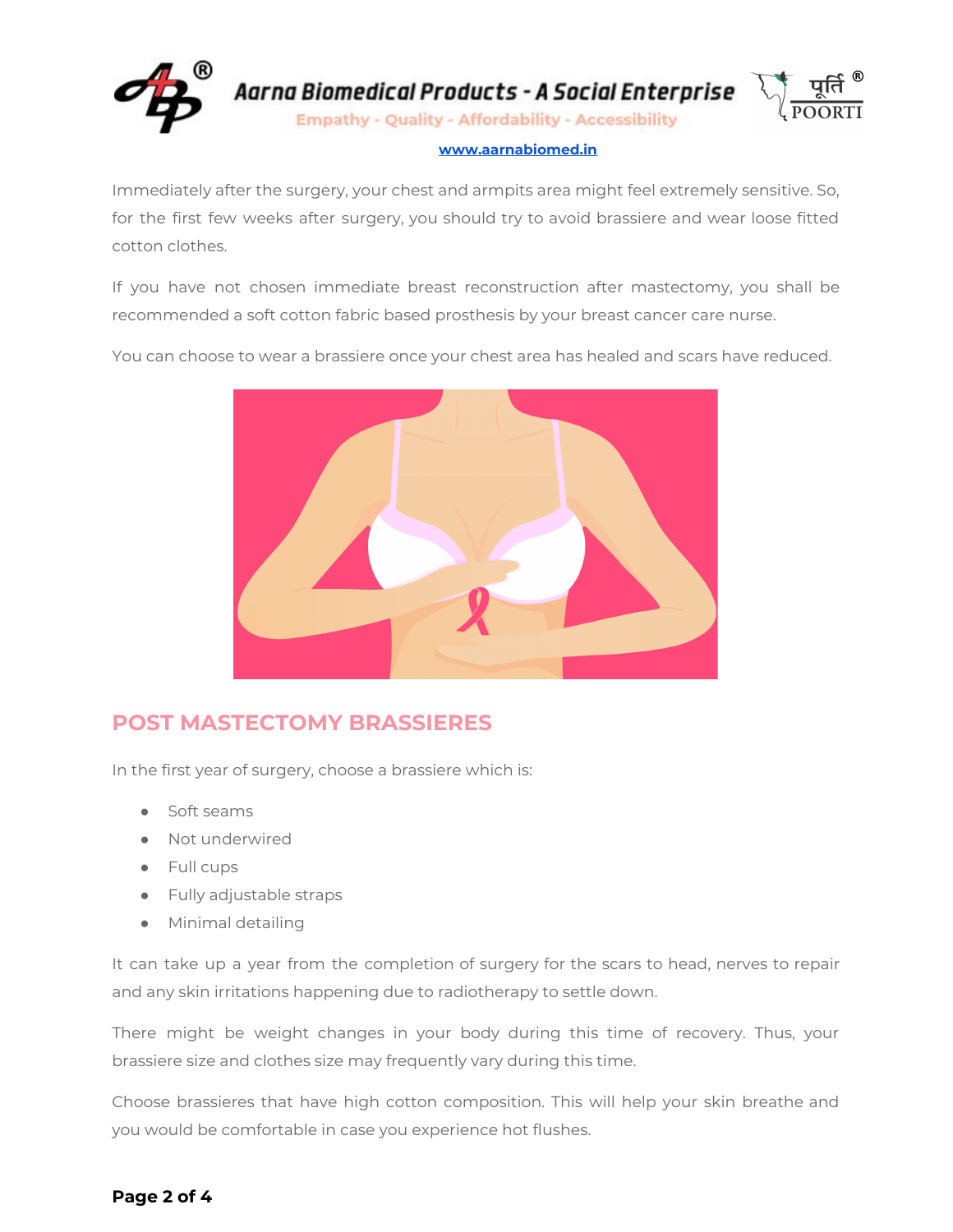

#### **[www.aarnabiomed.in](http://www.aarnabiomed.in/)**

Make sure your brassiere fits you on it's largest size, so that with the swelling getting reduced, you can use the tighten the hooks for best fit.



## **CHOOSING THE RIGHT BREAST PROSTHESIS FOR YOURSELF**

After the drains have been removed after surgery, you may choose to go for a temporary breast prosthesis. While choosing a breast prosthesis, ensure to choose a prosthesis which is made of high quality material so that with constant direct touch with your body, you can be comfortable. A silicone based prosthesis Also, be confident about the size and shape of your breast so that the prosthesis you choose fits you well. Consider changing your prosthesis in case you feel irritation, or develop any kind of allergies while wearing the same.

You may initially wear a pocketed brassiere. In such a brassiere, there is a hollow space made in both the cups, to adjust a breast prosthesis which in turn can be worn under your clothes.

Breast prosthesis are available in two forms:

- Polyfill or foam based: This is a lightweight prosthesis which can be worn immediately after surgery. This is suitable for warm weather and can be machine washed.
- Silicone based prosthesis: This is a more realistic form of breast prosthesis, which matches the texture of human breast tissue.

Using a breast prosthesis has multiple benefits. In case one breast has been removed, the weight distribution becomes asymmetric. This can lead to posture imbalance, shoulder or cervical pain. Lightweight silicone prosthesis are helpful in reducing the strain on the shoulder strap area and ease pain. On the other hand, it shall imbibe in you the confidence to meet and greet others.